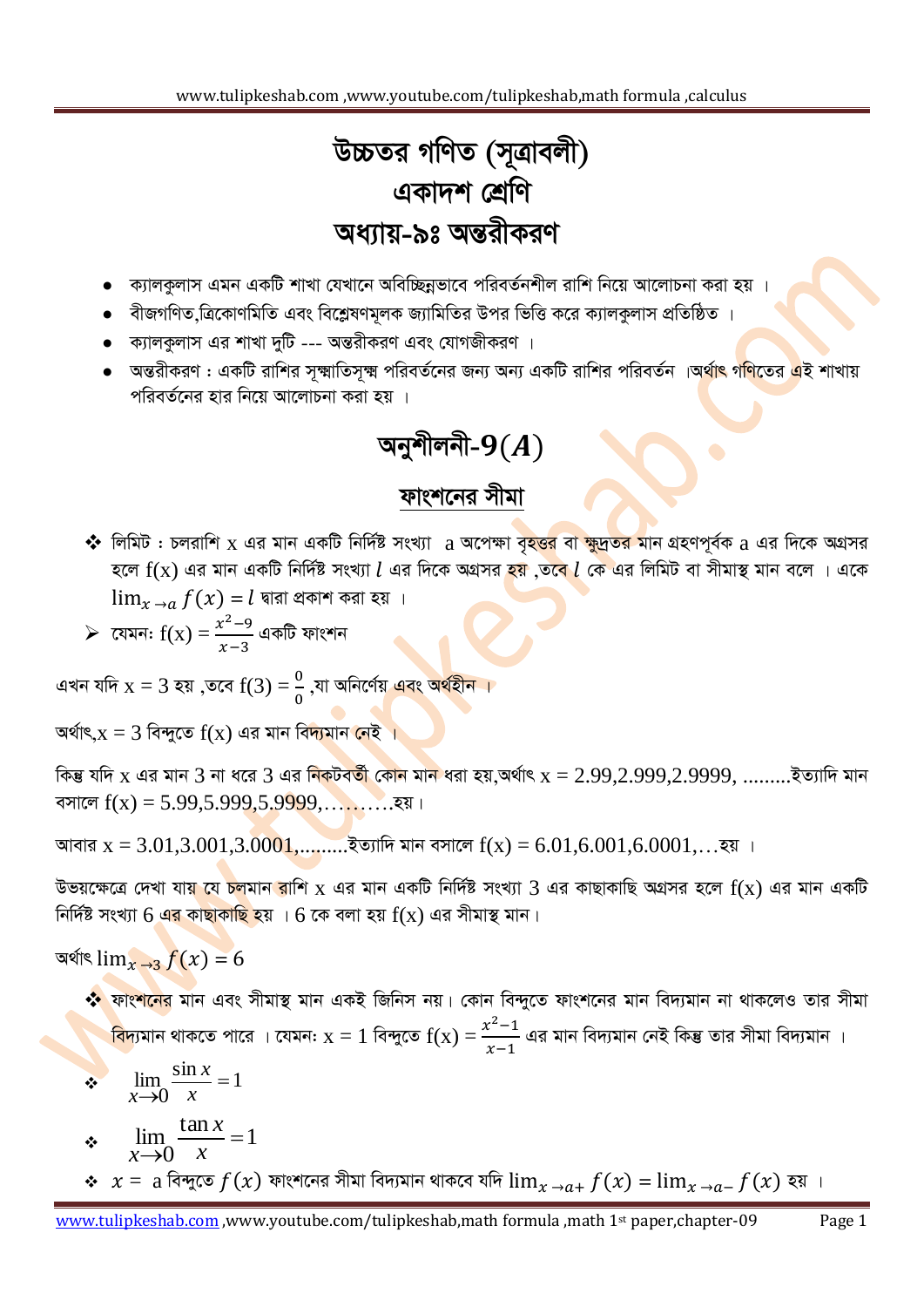- $\lim_{x\to a+} f(x)$  হচ্ছে  $x = a$  বিন্দুতে  $f(x)$  ফাংশনের ডান সীমা ।
- $\bullet$   $\lim_{x\to a^-} f(x)$  হচ্ছে  $x = a$  বিন্দুতে  $f(x)$  ফাংশনের বাম সীমা ।
- $\hat{x}$   $x = a$  বিন্দুতে  $f(x)$  ফাংশনকে অবিচ্ছিন্ন বলা হবে যদি  $\lim_{x \to a^+} f(x) = \lim_{x \to a^-} f(x) = f(a)$  হয় ।
	- $\bullet$  f(a) হচ্ছে  $x = a$  বিন্দুতে ফাংশনের মান।
- $\div$   $\lim_{x\to a} f(x)$  এবং  $f(a)$  এর মধ্যে পার্থক্য : যদি চলরাশি x এর মান একটি নির্দিষ্ট সংখ্যা  $a$  অপেক্ষা বৃহত্তর বা  $\frac{1}{2}$ দ্দুদ্রতর মান গ্রহণপূর্বক  $a$  এর দিকে অগ্রসর হয়ে  $a$  এর অতিনিকটবর্তী হয় তখন  $\ f(x)$  এর মান কে  $\lim_{x\to a} f(x)$  দ্বারা প্রকাশ করা হয় । ইহাকে  $f(x)$  এর সীমাস্থ মান বলে ।  $A$ পরদিকে  $x = a$  বিন্দুতে  $f(x)$  এর মানকে  $f(a)$  দ্বারা প্রকাশ করা হয় । অর্থাৎ , $f(a)$  হচ্ছে  $x = a$  বিন্দুতে ফাংশনের মান।

$$
e^{x} = 1 + x + \frac{x^{2}}{2!} + \frac{x^{3}}{3!} + \dots
$$
  
\n
$$
e^{-x} = 1 - x + \frac{x^{2}}{2!} - \frac{x^{3}}{3!} + \dots
$$
  
\n
$$
x \ln(1 + x) = x - \frac{x^{2}}{2} + \frac{x^{3}}{3} - \dots
$$

অনুশীলনী- $9(B)$  $\frac{d}{d}$  $\frac{a}{dx}(x^n)$  $\frac{d}{d}$  $\frac{a}{dx}(x^2)$  $\frac{d}{d}$  $rac{u}{dx}$  (  $\frac{d}{d}$  $\frac{a}{dx}(e^x) = e^x$  $\frac{d}{d}$  $\frac{d}{dx}(e^{-x}) = -e^{x}$  $\frac{d}{d}$  $\frac{a}{dx}(a^x) = a^x \ln a$  $\frac{d}{dx}$  $rac{u}{dx}$  $\frac{d}{dx}$  $\frac{u}{dx}$  (sinx) = cosx  $\frac{d}{dx}$  $rac{u}{dx}$  (  $\frac{d}{dx}$  $rac{u}{dx}$  (  $\frac{d}{d}$  $\frac{d}{dx}(tan x) = sec^2$  $\frac{d}{d}$  $\frac{d}{dx}(cot x) = -cosec^2$  $\frac{d}{d}$  $rac{u}{dx}$  (  $\mathbf{\hat{\cdot}}\left( \frac{d}{dx}\right) =\frac{1}{x}$  $dx \xrightarrow{x} x$  $\frac{d}{d}$  $\frac{d}{dx}$ (log<sub>a</sub>x) = =  $\frac{1}{x}$  $rac{1}{x}$  l  $\therefore \frac{d}{dt}$  $rac{u}{dx}$  (

•  $2\sin^2{\frac{A}{2}} =$  $\div$  sin2A = 2sinAcosA

 $\div$  2sin<sup>2</sup>A = 1 - cos2A

 $\frac{A}{2}$  =

মূল নিয়মে অন্তরীকরণের সূত্র:
$$
\frac{d}{dx}[f(x)] = \lim_{h \to 0} \frac{f(x+h) - f(x)}{h}
$$

 $\div$  2cos<sup>2</sup>

 $\div$  2cos<sup>2</sup>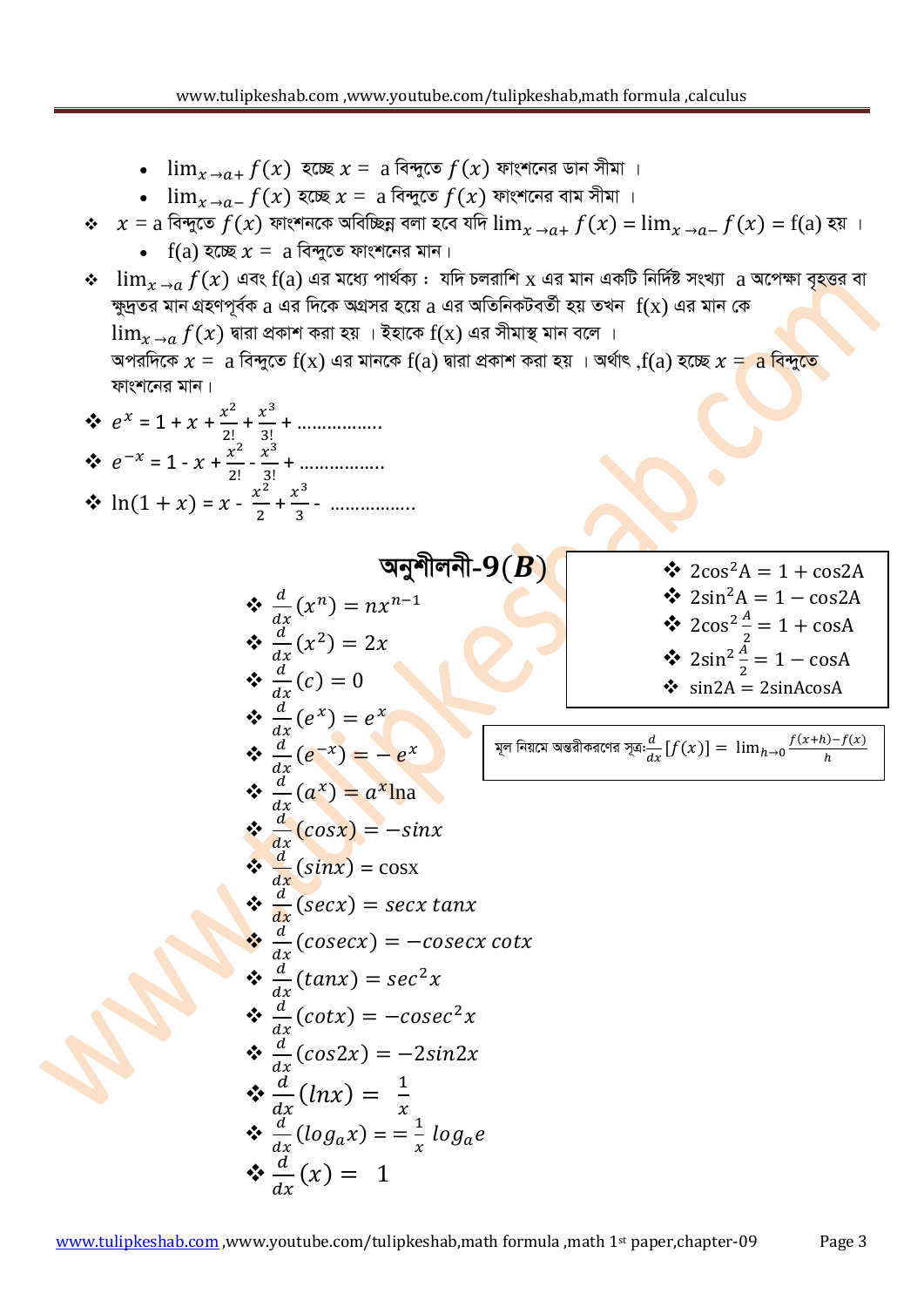$$
\begin{array}{rcl}\n\ast & \frac{d}{dx}(\sqrt{x}) & = & \frac{1}{2\sqrt{x}} \\
& \searrow & \frac{d}{dx}(u+v) & = & \frac{d}{dx}(u) + \frac{d}{dx}(v) \\
& \searrow & \frac{d}{dx}(u-v) & = & \frac{d}{dx}(u) - \frac{d}{dx}(v) \\
& \searrow & \frac{d}{dx}(u-v) & = & \frac{d}{dx}(u)v = u\frac{d}{dx}(v) + v\frac{d}{dx}(u) \\
& \searrow & \frac{d}{dx}(\overline{b})\overline{b} = \overline{b} = \overline{b} = \overline{b} = \overline{b} = \overline{b} = \overline{b} = \overline{b} = \overline{b} = \overline{b} = \overline{b} = \overline{b} = \overline{b} = \overline{b} = \overline{b} = \overline{b} = \overline{b} = \overline{b} = \overline{b} = \overline{b} = \overline{b} = \overline{b} = \overline{b} = \overline{b} = \overline{b} = \overline{b} = \overline{b} = \overline{b} = \overline{b} = \overline{b} = \overline{b} = \overline{b} = \overline{b} = \overline{b} = \overline{b} = \overline{b} = \overline{b} = \overline{b} = \overline{b} = \overline{b} = \overline{b} = \overline{b} = \overline{b} = \overline{b} = \overline{b} = \overline{b} = \overline{b} = \overline{b} = \overline{b} = \overline{b} = \overline{b} = \overline{b} = \overline{b} = \overline{b} = \overline{b} = \overline{b} = \overline{b} = \overline{b} = \overline{b} = \overline{b} = \overline{b} = \overline{b} = \overline{b} = \overline{b} = \overline{b} = \overline{b} = \overline{b} = \overline{b} = \overline{b} = \overline{b} = \overline{b} = \overline{b} = \overline{b} = \overline{b} = \overline{b} = \overline{b} = \overline{b} = \overline{b} = \overline{b} = \overline{b} = \overline{b} = \overline{b} = \overline{b
$$

<mark>টি চলকের মধ্যে</mark> একটি অন্যটির পাওয়ার হিসেবে থাকলে "

$$
\oint \frac{d}{dx} (u^v) = u^v \frac{d}{dx} (v \ln u)
$$
  
\*\* $\log_x a = \log_x e \times \log_e a = \frac{1}{\log_e x} \times \log_e a = \frac{\ln a}{\ln x}$ 

বকের পাওয়ার যদি চলক হয়

- 
$$
\frac{d}{dx}(a^x) = a^x
$$
lna  
**जन्ने** लग~~ि~~ - 9(E)

\* অব্যক্ত ফাংশন :যদি কোন ফাংশন  $f(x,y) = 0$ আকারের হয় এবং তাকে  $y=f(x)$  অথবা  $x = f(y)$  প্রকাশ করা না<br>যায় ,তবে এরুপ ফাংশন কে অব্যক্ত ফাংশন বলে । যেমন :  $3x^4 - x^2y + 2y^3 = 0$